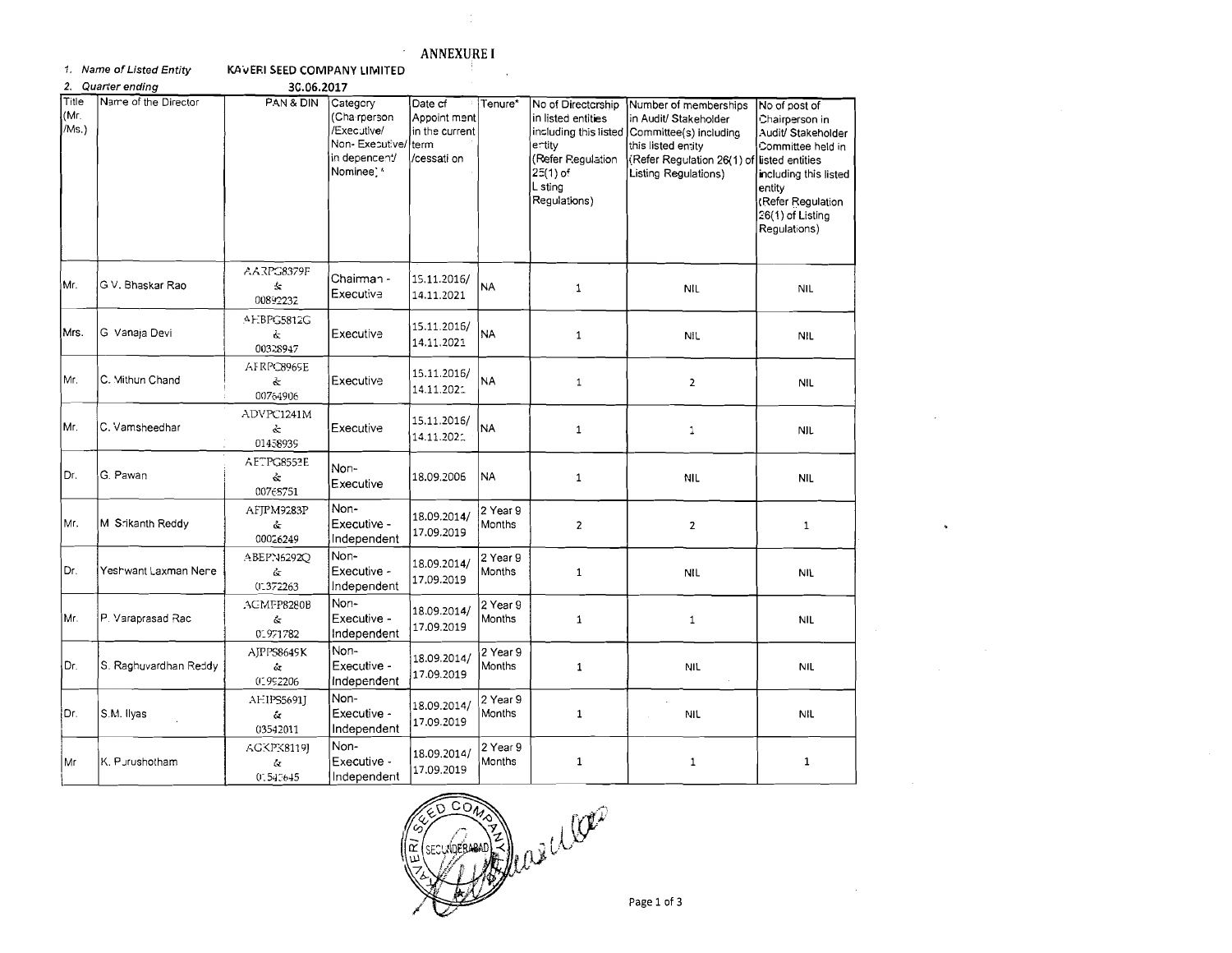27.03.2017

PAN number of any director would not be displayed on the website of Stock Exchange<br>"Category of directors means execulive/non-executive/independent/Nominee. if a director fits into more than one category write all categori hyphen

to be filled only for lndependent Director. Tenure would mean total period from which lndependent director is serving on Board of directors of the listed entity in continuity without any cooling off period.

| <b>Composition of Committees</b><br>l۱۱.            |                                                                                                                                                                    |                                                                                                                                                                                                                     |  |
|-----------------------------------------------------|--------------------------------------------------------------------------------------------------------------------------------------------------------------------|---------------------------------------------------------------------------------------------------------------------------------------------------------------------------------------------------------------------|--|
| Name of Committee                                   | Name of Committee members                                                                                                                                          | Category (Chairperson/Executive/ Non-<br>Executive/independent/Nominee) <sup>5</sup><br>Independent-Chairperson<br>Independent<br>Independent<br>Executive<br>Independent-Chairperson<br>Independent<br>independent |  |
| 1. Audit Committee                                  | K. Purushotham<br>M. Srikanth Reddy<br>P. Varaprasad Rao<br>C. Mithun Chand                                                                                        |                                                                                                                                                                                                                     |  |
| 2. Nomination & Remuneration Committee              | P. Varaprasad Rao<br>S. Raghuvardhan Reddy<br>M. Srikanth Reddy                                                                                                    |                                                                                                                                                                                                                     |  |
| 3. Risk Management Committee(if applicable)         | <b>NA</b>                                                                                                                                                          | <b>NA</b>                                                                                                                                                                                                           |  |
| 4. Stakeholders Relationship Committee'             | M. Srikanth Reddy<br>C. Mithun Chand<br>C. Vamsheedhar                                                                                                             | Independent-Chairperson<br>Executive<br>Executive                                                                                                                                                                   |  |
| hyphen                                              | *Category of directors means executive/non-executive/independent/Nominee. if a director fits into more than one category write all categories separating them with |                                                                                                                                                                                                                     |  |
| lm.<br>Meeting of Board of Directors                |                                                                                                                                                                    |                                                                                                                                                                                                                     |  |
| Date(s) of Meeting (if any) in the previous quarter | Date(s) of Meeting (if any) in the relevant quarter                                                                                                                | Maximum gap between any two consecutive<br>(in number of days)                                                                                                                                                      |  |
| 09.01.2017                                          |                                                                                                                                                                    |                                                                                                                                                                                                                     |  |
| 31.01.2017                                          |                                                                                                                                                                    |                                                                                                                                                                                                                     |  |

**24.05.2017** 



57